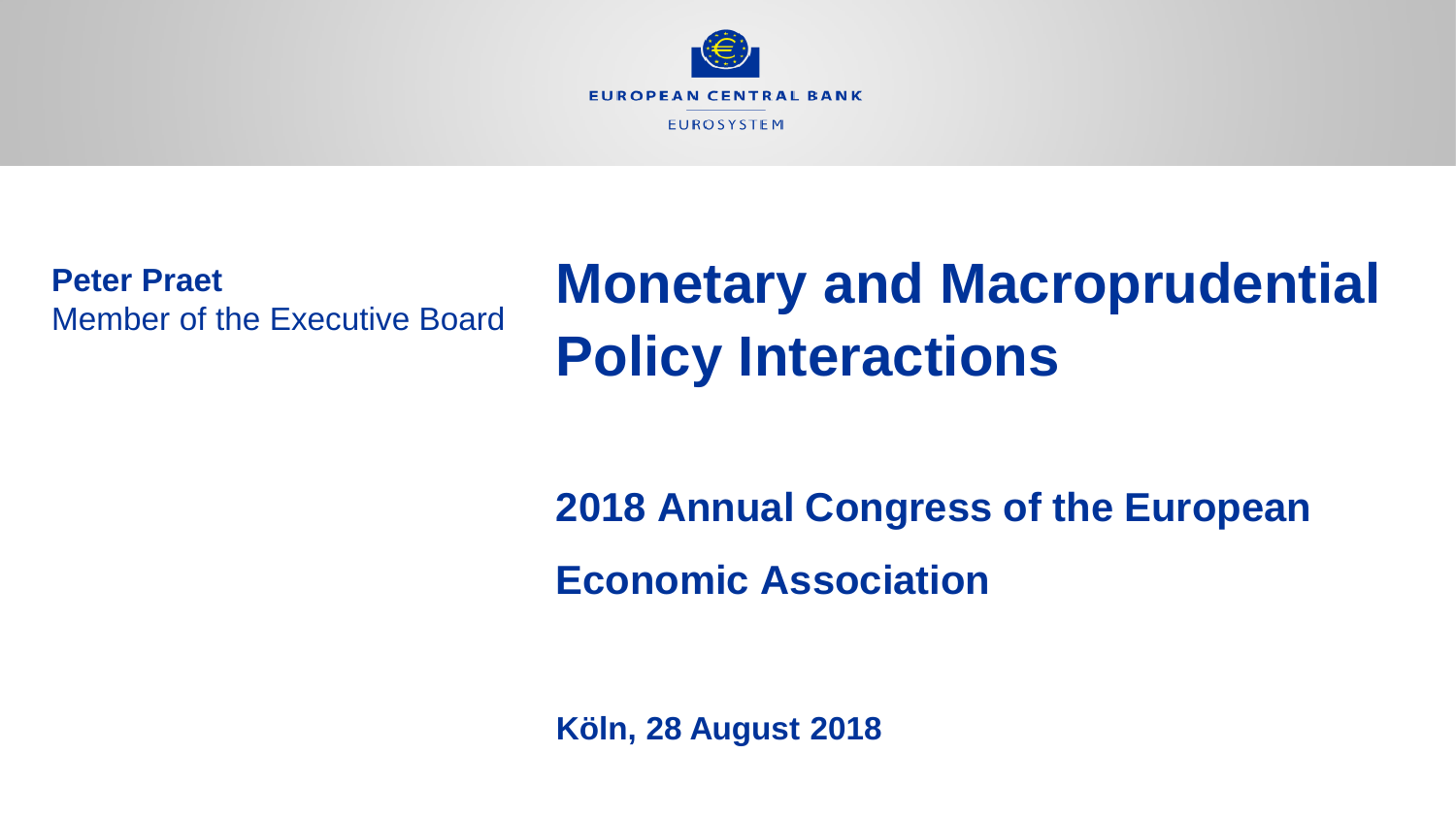### **Aims to:**

- ensure high-level resilience for the financial system
- contain excessive pro-cyclicality of the financial system

# **Scope:**

- should be broad
- regulation should be functional and global
- at the same time it should not hamper access to finance, but merely address market imperfections, including system-wide externalities
- $\rightarrow$  ambitious, difficult to define, variety of tools and authorities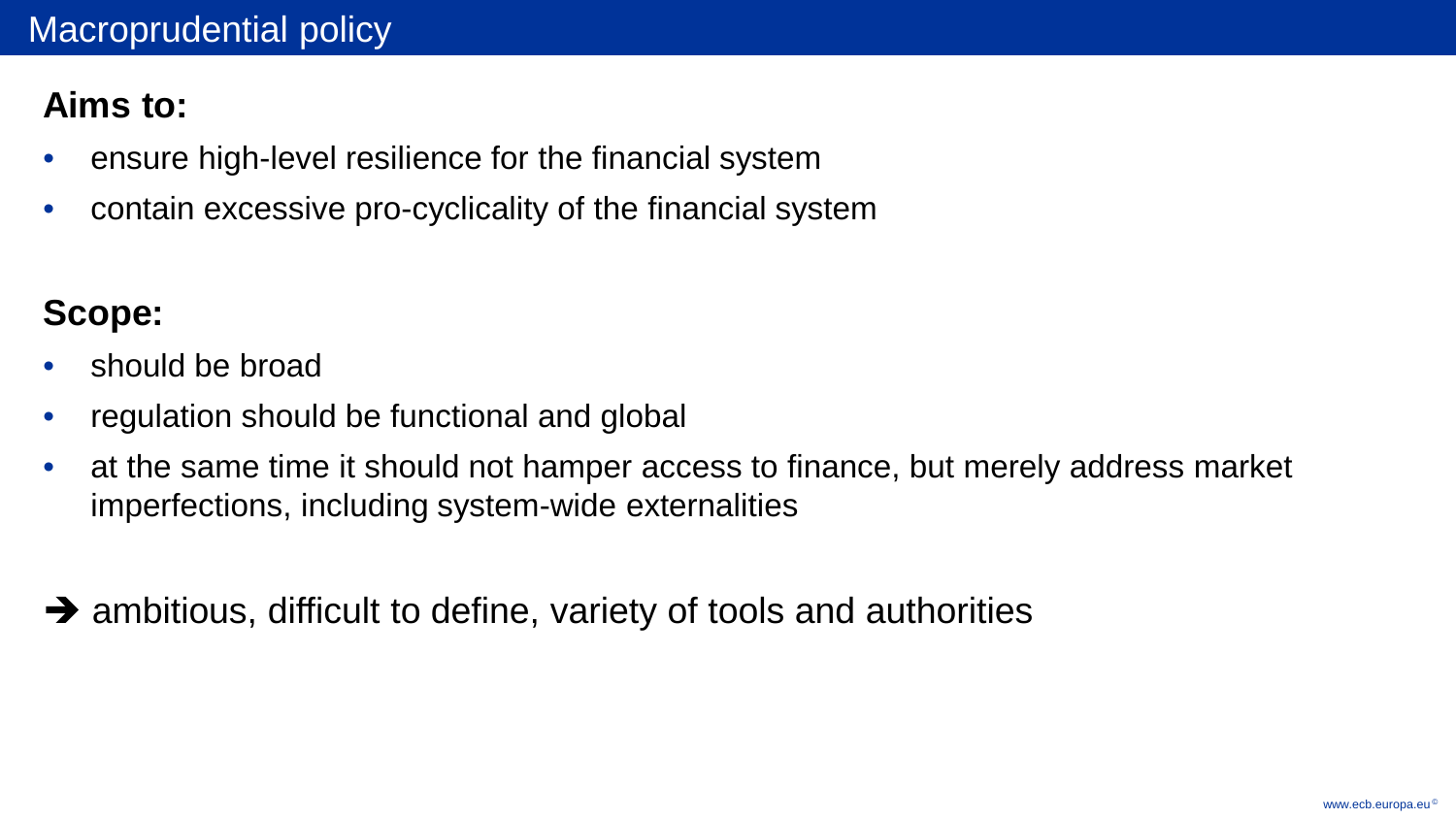# **Aims to:**

maintain price stability. Policy is considered as successful when inflation expectations are solidly anchored to the policy aim through business cycles (internalisation of the central bank reaction function)

#### **Tools:**

- Essentially short-term interest rates and signals to influence market expectations concerning future short-term rates
- Also impact on term premium via credibility effects, or more directly via asset purchases (duration extraction)

#### **Transmission:**

- Intertemporal substitution
- Risk channel: static, dynamic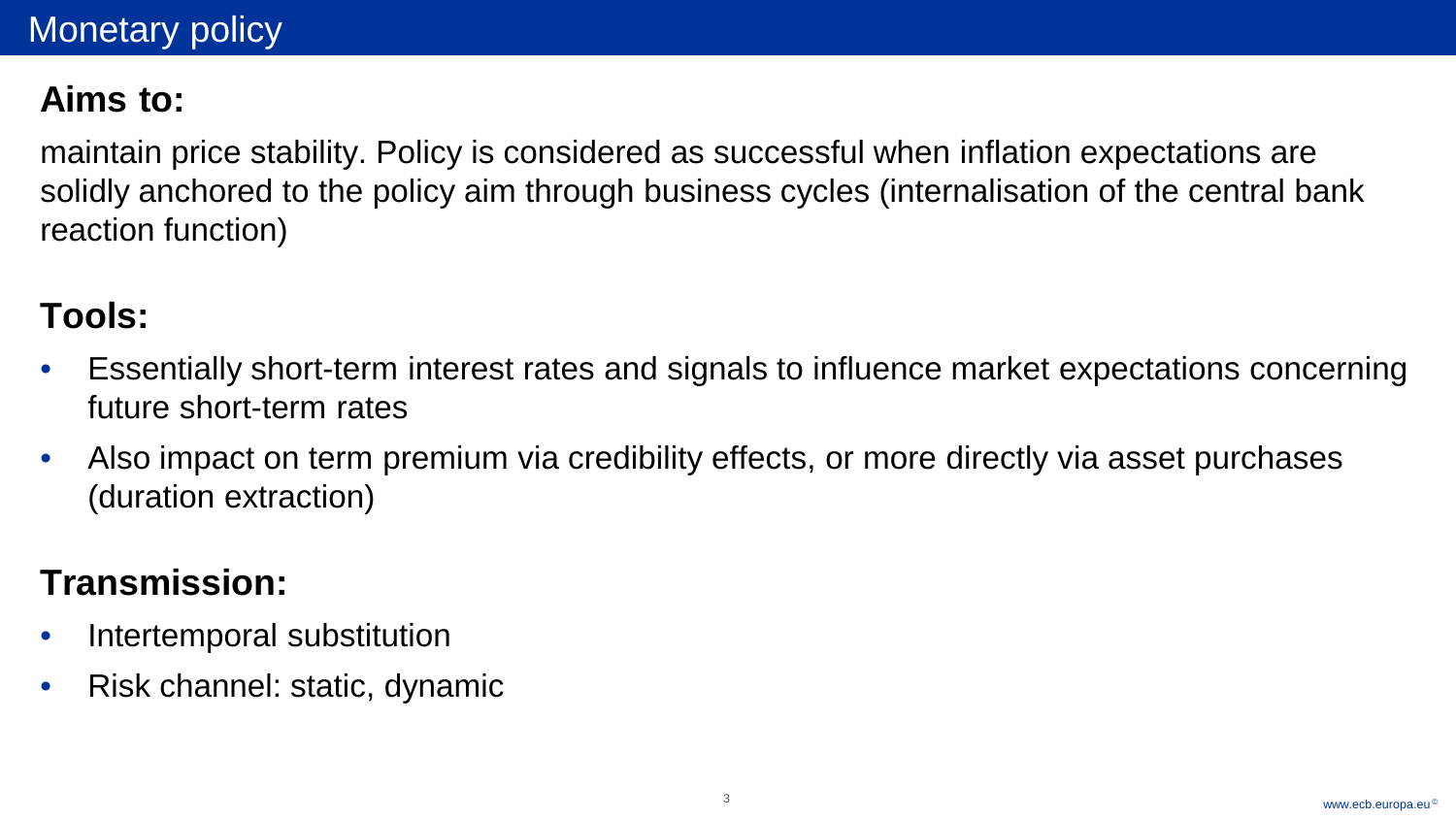# **Monetary policy enhances financial stability by:**

- smoothing business cycles and keeping inflation expectations anchored
- providing liquidity to solvent institutions in stressful situations

# **On the other hand:**

- Monetary policy operates amid uncertainty (degree of slack, relationship between slack and inflation, the nature of shocks, the transmissions of instruments, etc.): miscalibration is a possibility
- However, financial stability risks mostly arise when the chosen policy interacts with distorted incentives in the financial sector (principal-agent problems and system-wide externalities) that lead to excessive leverage and maturity transformation, and funding fragilities
- **It is essential to have a sound and comprehensive macroprudential framework complementing the monetary policy framework**
- **Monetary policy should also look for signs of financial excesses**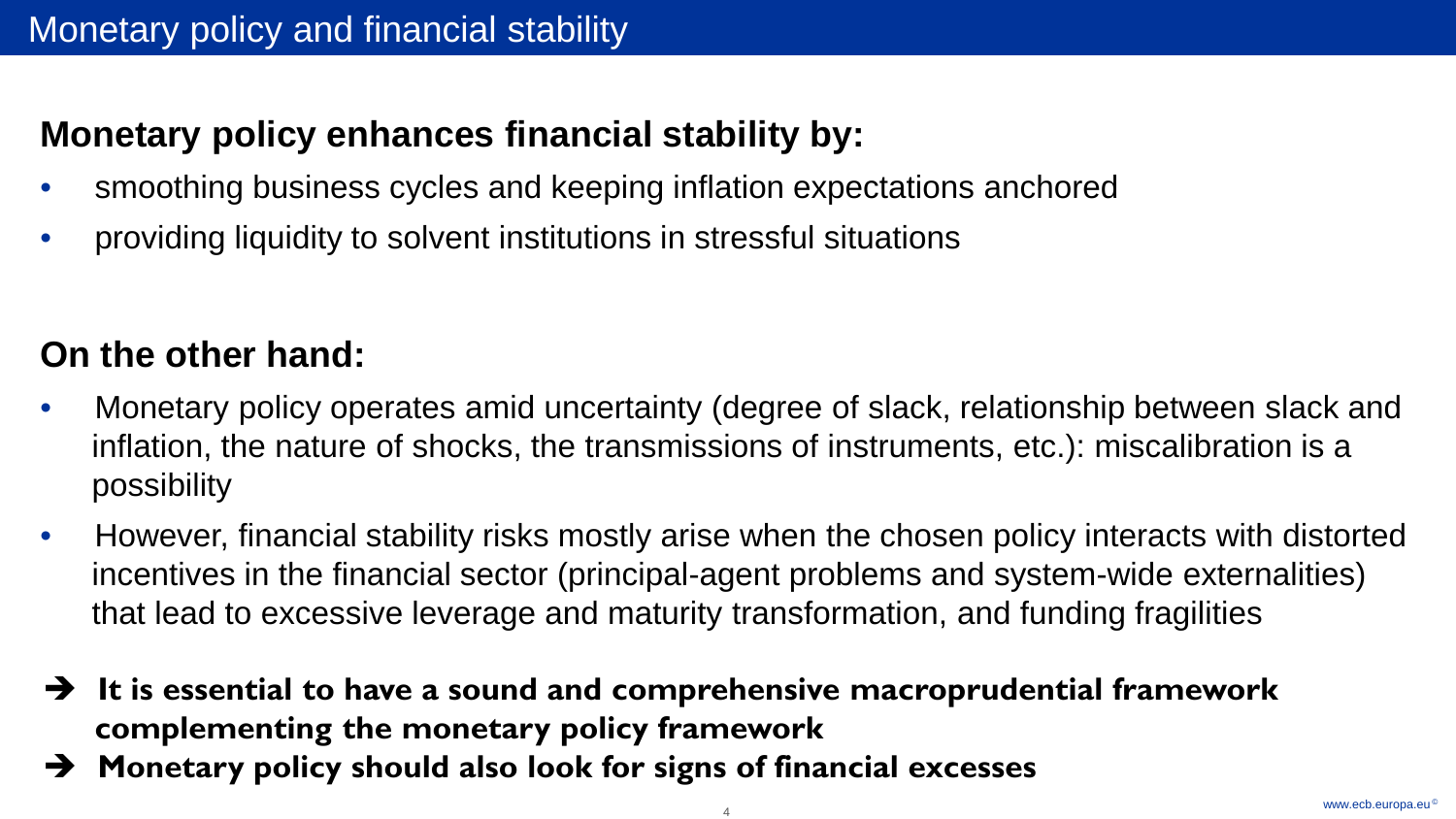# **Context:**

- strong deflationary forces/balance-sheet recession
- stretched public finances
- zero lower bound
- structural strengthening of banking regulation
- strong global financial interlinkages

#### **Policy reaction needed to be bold and persistent**

- to restore the bank lending channel and thereby stabilise the economy and keep inflation expectations anchored
- no trade-off between monetary policy and financial stability
- detailed knowledge of the structure and behaviour of the financial sector was key in the design of monetary policy instruments